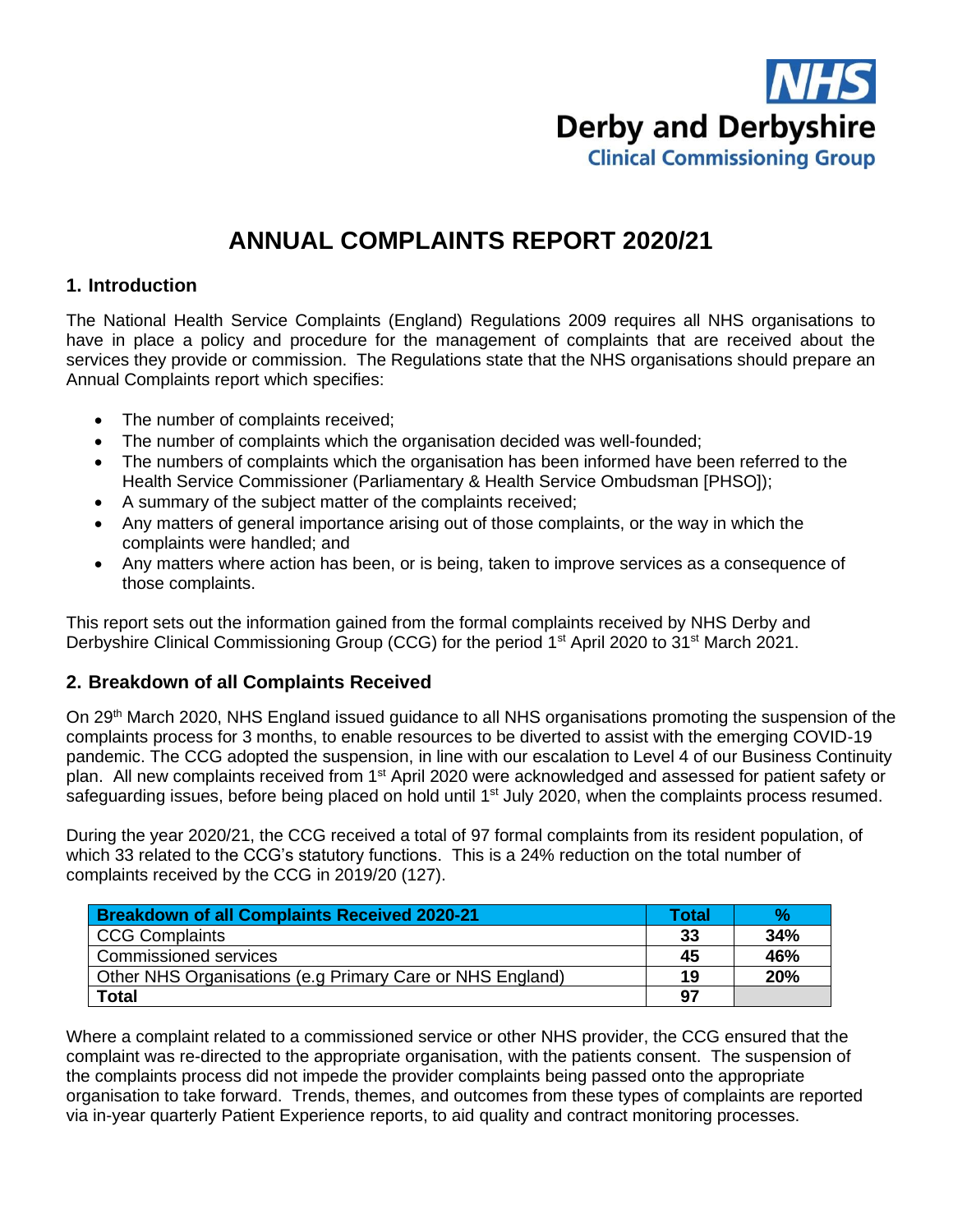# **3. CCG Complaints**

| <b>CCG Complaints Data</b>                                                    |    | $\frac{9}{6}$ |
|-------------------------------------------------------------------------------|----|---------------|
| <b>CCG Complaints</b>                                                         | 33 |               |
| Complaints acknowledged within 3 working days                                 | 33 | 100%          |
| Complaints resolved within initial agreed timescale (usually 35 working days) | 26 | 79%           |
| Complaints resolved within agreed extension period* (+35 working days)        |    | 21%           |
| Complaints fully or partially upheld                                          | 17 | 51%           |
| Complaints not upheld                                                         | 16 | 49%           |
| Complaints referred to the PHSO                                               |    |               |

\*Due to the complex nature of some cases, the average time taken to investigate and resolve this type of complaint exceeded the CCG's target of 35 working days. However, the extended timescales were all with the agreement of the complainant; these ranged from 40 to 74 working days, all within the 6-month timeframe stipulated in the NHS complaints regulations.

## **4. CCG Complaints Breakdown and Analysis**

The charts below show a breakdown of the complaints received by Directorate, Service and Theme:

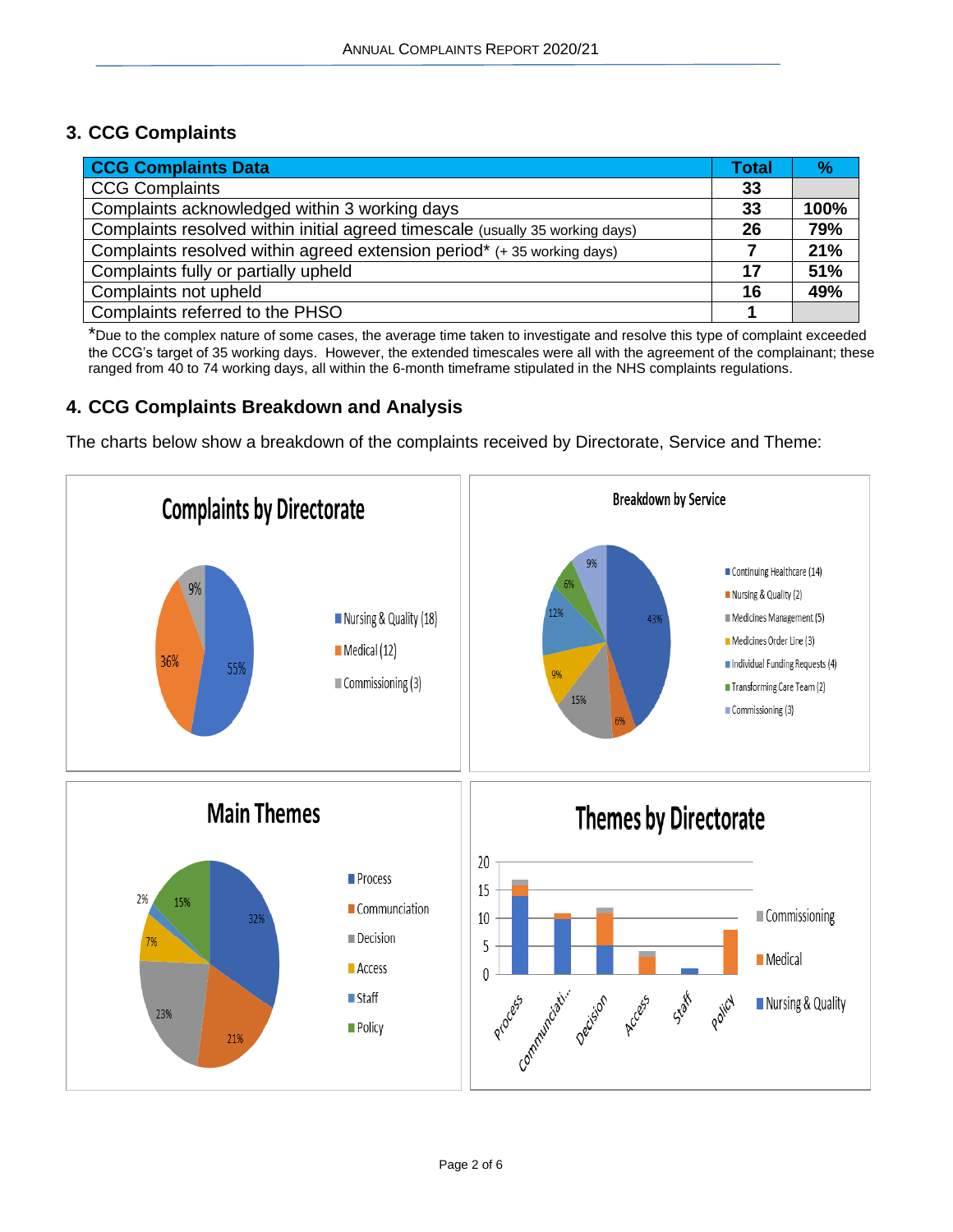The majority of complaints relate to services which fall under the Nursing and Quality and the Medical directorates. Activities of the Continuing Healthcare (CHC) Service account for 42% of the total complaints received. Complaints attributed to Medicines Management, Medicines Order Line and the Individual Funding Request process collectively account for 33% of all complaints received.

Complaints relating to Process and Decisions feature across all directorates.

**Process:** 76% of process related complaints were about the CHC assessment and review processes. The remainder related to the processes of the MOL, IFR team and Transforming Care Team (TCT).

**Decisions**:41% of the complaints about decisions relate to the IFR process, whereby the decision to decline a funding request was called into question. Decisions taken by the CHC service, Medicines Management team, Nursing and Quality Team, TCT and Commissioning, collectively account for 59% of the other decision related complaints.

**Communication:** 73% of complaints regarding communication relate to the CHC service. Lack of communication with next of kin regarding review and assessments meeting arrangements, delays in receiving outcomes letters, poor communication around the Personal Health Budget (PHB) application process, inaccurate letters and incorrect updates were the main issues raised.

**Policy:** 63% of the policy related complaints were associated to our Clinical and Prescribing Policies. Body Mass Index (BMI) criteria for Breast Reduction Surgery, the number of IVF cycles offered, policy on Inter Uterine Insemination (IUI) as a fertility treatment option and policies for the prescribing of Liothyronine (T3) thyroid hormone treatment and BD Auto-shield safety needles were all called into question.

**Access:** 75% of access related complaint were about timely access to the MOL. Access to Adult ADHD assessments from private providers was also subject of complaint.

## **5. Ombudsman Referrals**

There was one referral made to the Ombudsman in quarter 4. This related to a CHC complaint received in November 2019, about delays experienced with a care placement due to a disagreement with the Local Authority over the level of funding towards a joint package of care. The case is currently under investigation by the Local Government Ombudsman.

## **6. Outcomes and Learning**



The following graphs show the proportion of complaints that were well founded and a breakdown by service area.

Of note is that 13 out of the 14 complaints received about the CHC service were either fully or partially upheld. Two out of three complaints about access to the MOL were fully upheld.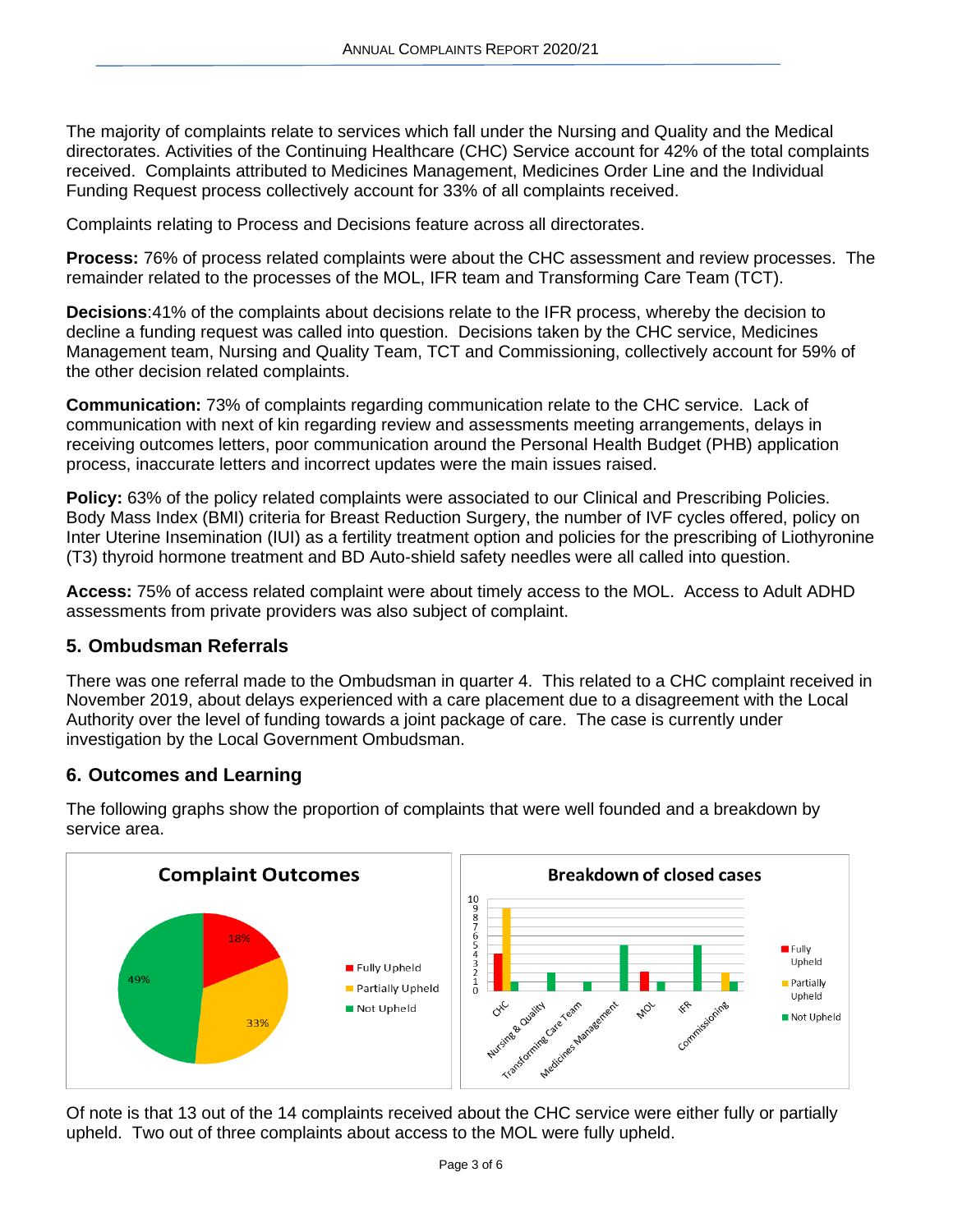

The following graph shows a breakdown of the CHC closed complaint cases by theme.

Process and communication are the two main areas of CHC complaints fully for partially upheld. These complaints identified issues with CHC assessments and reviews not being processed in line with the National CHC Framework requirements, issues with the setting up of Personal Health Budgets (PHB's) and internal processed not being correctly followed. The issues relating to communications were predominantly around outcome letters, whether they be inaccurate, not sent in a timely manner or not sent at all. These are all recurring themes seen in previous reporting periods, requiring ongoing improvements by the CHC service.

The following learning and changes have been identified from the complaints received:

## **Learning and Action Taken**

# **CHC Service**

## **Process:**

Proof of Lasting Power of Attorney to be requested when undertaking a review or full CHC assessment and documented in the CHC records.

CHC service to review the process for communicating the outcome from the interagency dispute process with patients and their representatives

CHC service to request information about care agency from PHB holder, not directly without PHB holder's permission

CHC Quality Assurance (QA) process /ratification paperwork to be updated to ensure Multi-Disciplinary Team reconsider additional evidence before a case is sent to the CCG for a final decision

A review of eligibility outcome letters process to be undertaken and consideration given to the routine inclusion of the completed Decision Support Tool (DST) for not eligible outcomes

All CHC staff to be reminded of the Subject Access Request (SAR) process

CHC clinical staff to be reminded that all available evidence should be sought when QA process identifies a lack of evidence

The retrospective review administration team to ensure that all appropriate documents are received when a case is transferred over from another department

CHC administration staff will ensure that all patient records are correctly stored and appropriately logged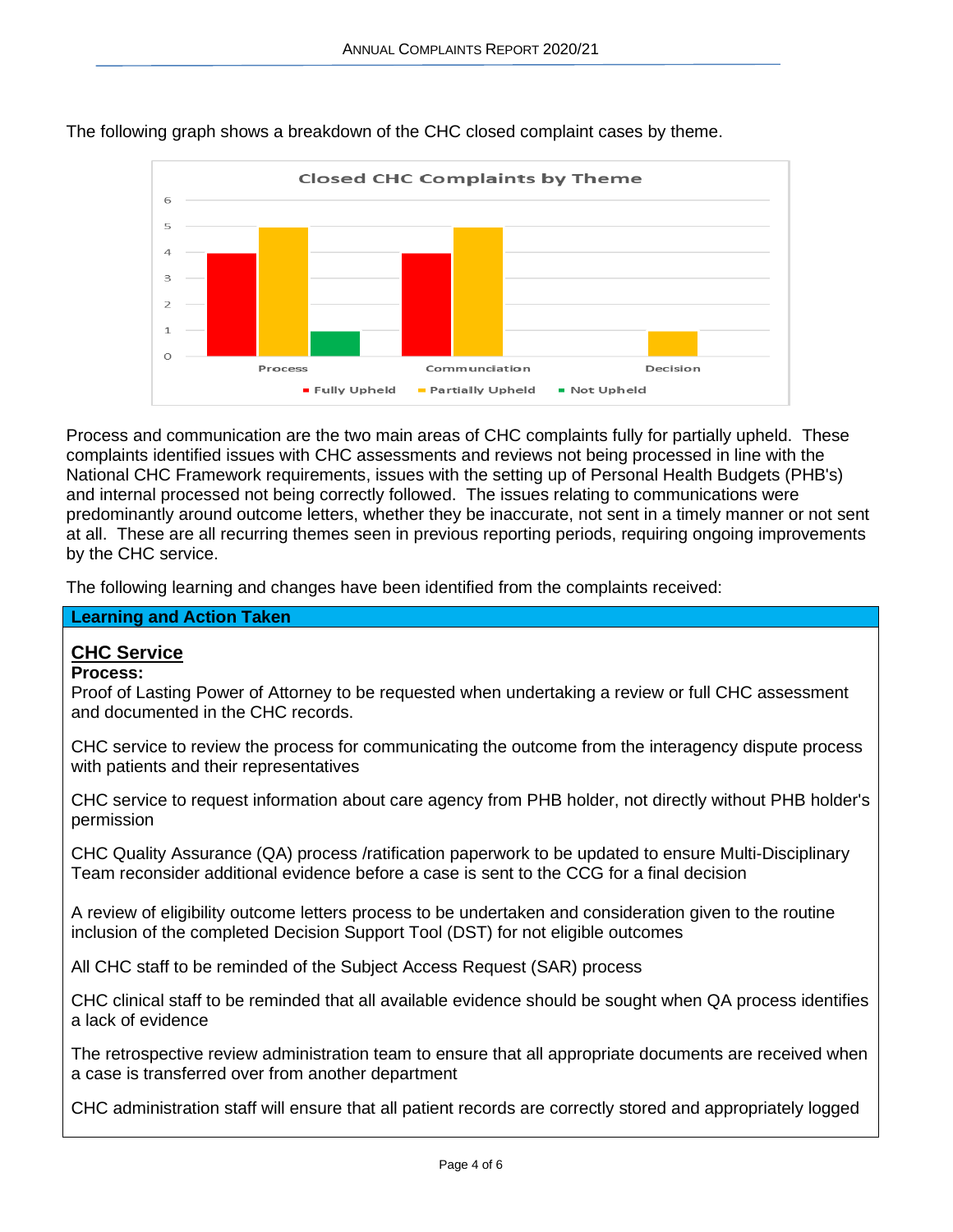CHC nurses to receive additional training on how to correctly reference evidence on the Care Needs Portrayal documents, thus reducing the risk of confusion regarding the records considered

The Scheduling Team to be reminded to offer a copy of the CHC Public Information leaflets to Next of Kin/representatives when arranging a DST meeting.

All CHC Assessors to be reminded to add their signature to the DST when completing a non-quorate eligibility recommendation.

The CHC QA clinicians to be reminded to check that all completed DSTs contain the appropriate signatures.

#### **Communication:**

Local Authority to be asked not to communicate the outcome from an interagency dispute. CHC service to confirm once the outcome has been ratified by the CCG.

CHC staff to be reminded to ensure that eligibility outcome letters include full explanation for the decision

Regular updates to be provided to ensure NOK or their representatives are kept up to date on progress at each stage of the retrospective review process

All staff to be reminded to ensure that review outcome letters are sent to the patient and their representative.

CHC staff to be reminded to send a negative Checklist letter before closing a case file.

CHC staff to check that the correct letters are being sent to individuals regarding reviews, assessments and funding decisions.

Staff to ensure that letters are acknowledged and actioned in a timely manner.

Staff to improve approach to managing patient expectations on the CCG approval process timescales.

#### **Staff:**

CHC Nurse Assessor to change approach when handling Safeguarding review meetings in future.

#### **Medicines Management**

#### **Communication:**

Joint Area Prescribing Committee (JAPC) to reinforce the need for changes to local prescribing guidelines to be disseminated to all departments within provider organisations.

GP practices to be informed to contact CCG Cosmetic Assessment Service with queries rather than signposting patients to the team.

#### **Access:**

Work to be undertaken with GP practices, patient groups and local pharmacies to promote alternative methods for ordering prescriptions, which should reduce call numbers and enable the MOL call handlers to focus on the patients who need to use the service or cannot order by other means.

#### **Commissioning**

#### **Process:**

Discharge teams at Kingsmill Hospital to be reminded that prior approval for Non-Emergency Patient Transport is not required for Derbyshire patients

CCG Contract Manager to continue monitoring issues around the transfer of patient records from previous providers of the Orthotics Service.